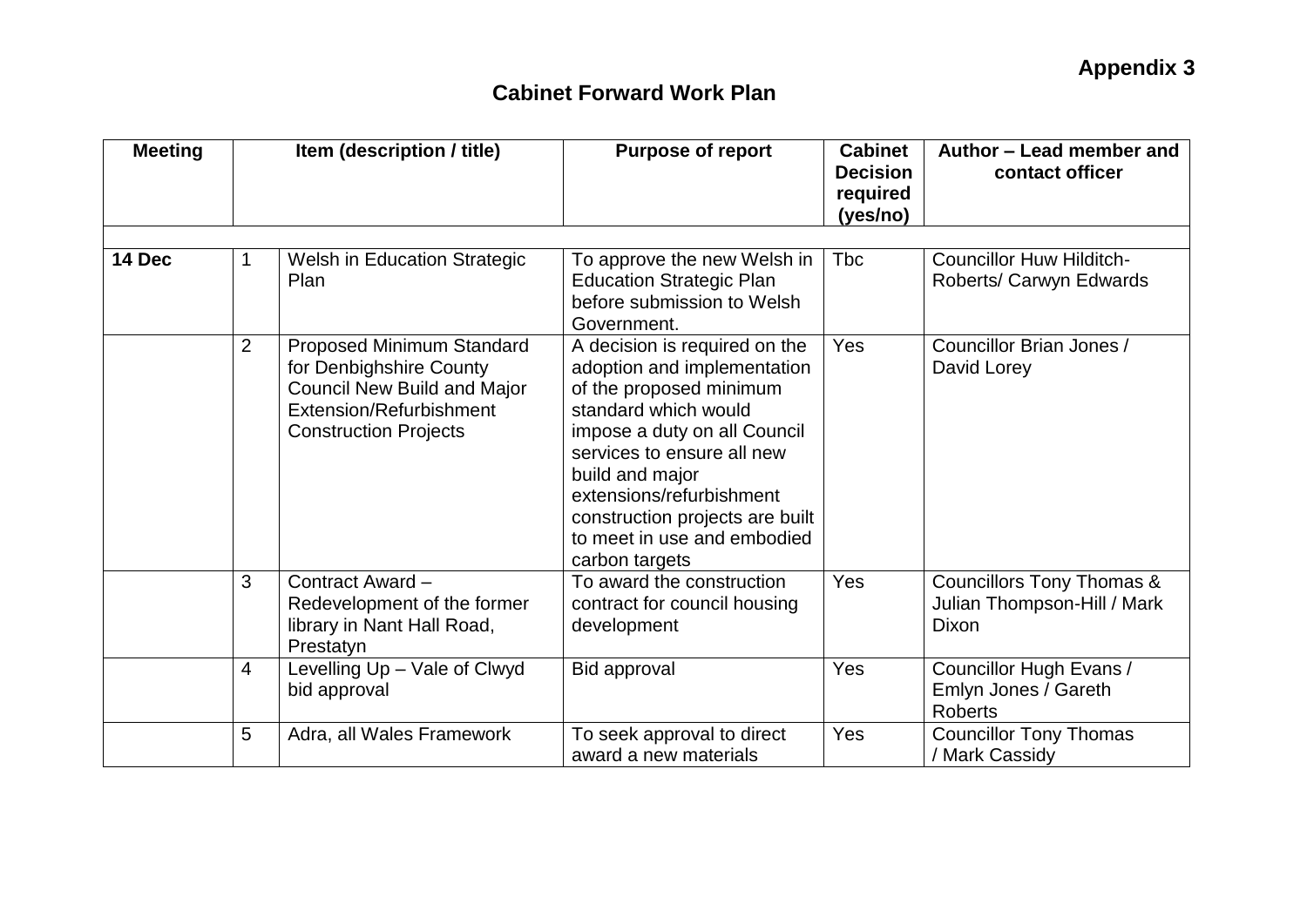| <b>Meeting</b> | Item (description / title) |                                                                                           | <b>Purpose of report</b>                                                                                                                                                  | <b>Cabinet</b><br><b>Decision</b><br>required<br>(yes/no) | Author - Lead member and<br>contact officer                                                  |  |
|----------------|----------------------------|-------------------------------------------------------------------------------------------|---------------------------------------------------------------------------------------------------------------------------------------------------------------------------|-----------------------------------------------------------|----------------------------------------------------------------------------------------------|--|
|                |                            |                                                                                           | supplier for housing<br>maintenance                                                                                                                                       |                                                           |                                                                                              |  |
|                | 6                          | <b>Gypsy and Traveller</b><br><b>Accommodation Assessment</b>                             | To seek approval to submit<br>the new Gypsy and Traveller<br><b>Accommodation Assessment</b><br>(2021) for Denbighshire to<br>WG in line with legislative<br>requirements | yes                                                       | Councillor Mark Young /<br>Emlyn Jones / Kim Waller /<br>Angela Loftus                       |  |
|                | $\overline{7}$             | <b>Establishing the North Wales</b><br><b>Regional Corporate Joint</b><br>Committee (CJC) | To consider a report on<br>establishing the region's<br><b>Corporate Joint Committee</b>                                                                                  | <b>T</b> bc                                               | Councillor Hugh Evans /<br>Graham Boase / Gary<br>Williams                                   |  |
|                | 8                          | <b>Finance Report</b>                                                                     | To update Cabinet on the<br>current financial position of<br>the Council                                                                                                  | <b>Tbc</b>                                                | Councillor Julian Thompson-<br>Hill / Steve Gadd                                             |  |
|                | 9                          | Items from Scrutiny Committees                                                            | To consider any issues<br>raised by Scrutiny for<br>Cabinet's attention                                                                                                   | <b>T</b> bc                                               | <b>Scrutiny Coordinator</b>                                                                  |  |
|                |                            |                                                                                           |                                                                                                                                                                           |                                                           |                                                                                              |  |
| 18 Jan         | 1                          | <b>Central Rhyl Flood Defence</b><br>Scheme                                               | To recommend that Council<br>agree the funding for the<br>schemes and permit the<br>service to proceed to the<br>construction phase                                       | <b>T</b> bc                                               | Councillor Brian Jones / Tony<br>Ward / Wayne Hope /<br>Matthew Hazlewood / Helen<br>Johnson |  |
|                | $\overline{2}$             | Prestatyn Flood Defence<br>Scheme                                                         | To recommend that Council<br>agree the funding for the                                                                                                                    | <b>Tbc</b>                                                | Councillor Brian Jones / Tony<br>Ward / Wayne Hope /                                         |  |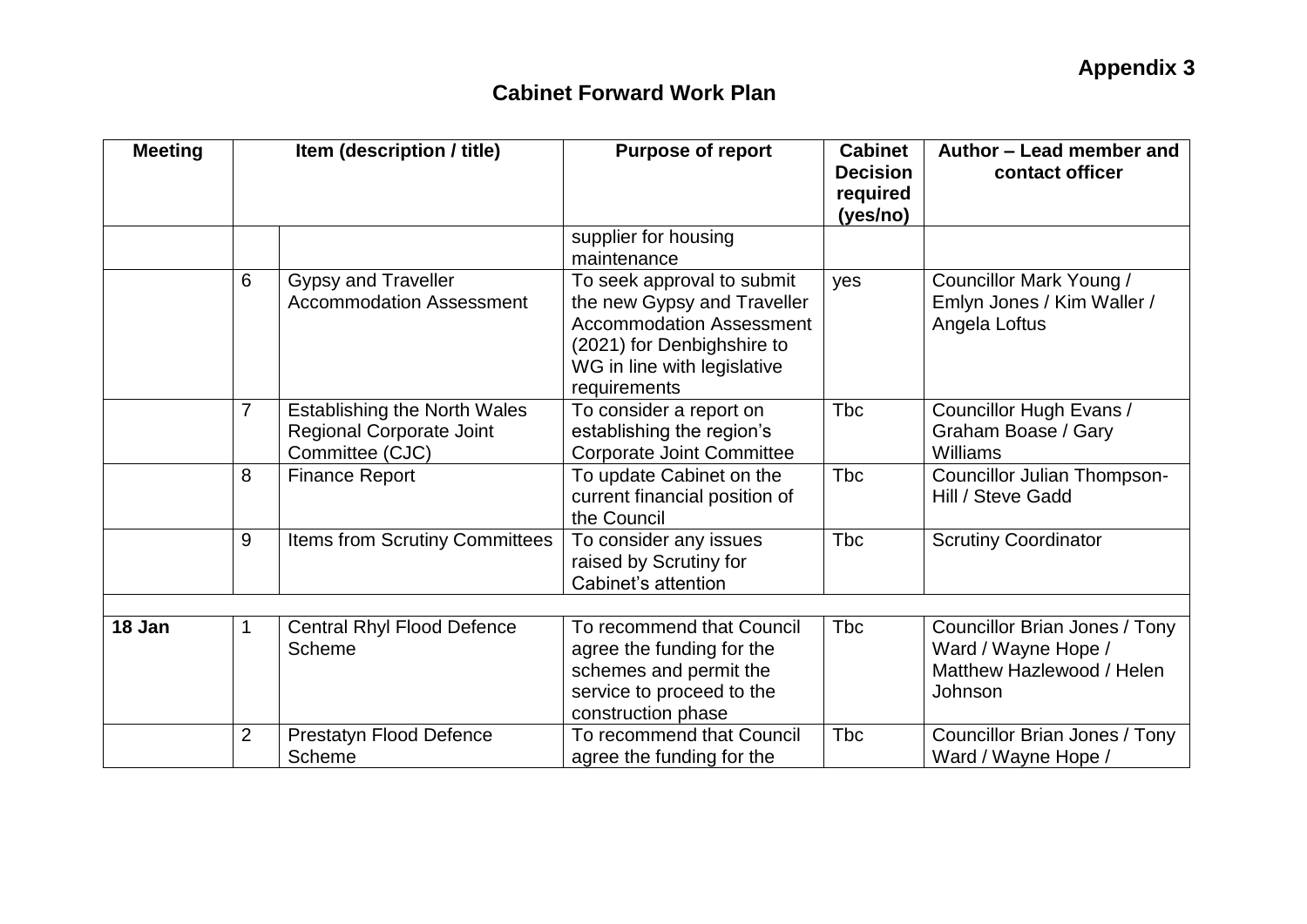| <b>Meeting</b> | Item (description / title) |                                                                                             | <b>Purpose of report</b>                                                                       | <b>Cabinet</b><br><b>Decision</b><br>required<br>(yes/no) | Author - Lead member and<br>contact officer                                       |  |
|----------------|----------------------------|---------------------------------------------------------------------------------------------|------------------------------------------------------------------------------------------------|-----------------------------------------------------------|-----------------------------------------------------------------------------------|--|
|                |                            |                                                                                             | schemes and permit the<br>service to proceed to the<br>construction phase                      |                                                           | Matthew Hazlewood / Helen<br>Johnson                                              |  |
|                | 3                          | Contract Award approval for<br>new Waste Fleet to support new<br><b>Waste Service Model</b> | To award the contract for the<br>new Waste Fleet                                               | Yes                                                       | Councillor Brian Jones / Tony<br>Ward / Peter Clayton                             |  |
|                | $\overline{4}$             | Budget Proposals 2022/23                                                                    | To consider a report setting<br>out budget proposals for<br>2022/23                            | <b>Tbc</b>                                                | Councillor Julian Thompson-<br>Hill / Steve Gadd                                  |  |
|                | 5                          | <b>Civica Options Report</b>                                                                | To review the proposed<br>options paper for the delivery<br>of Revenue and Benefit<br>services | Yes                                                       | Councillor Julian Thompson-<br>Hill / Debbie Basham / Paul<br>Barnes / Steve Gadd |  |
|                | 6                          | <b>Finance Report</b>                                                                       | To update Cabinet on the<br>current financial position of<br>the Council                       | <b>T</b> bc                                               | Councillor Julian Thompson-<br>Hill / Steve Gadd                                  |  |
|                | $\overline{7}$             | Items from Scrutiny Committees                                                              | To consider any issues<br>raised by Scrutiny for<br>Cabinet's attention                        | <b>Tbc</b>                                                | <b>Scrutiny Coordinator</b>                                                       |  |
|                |                            |                                                                                             |                                                                                                |                                                           |                                                                                   |  |
| 15 Feb         | 1                          | <b>Regional Memory Assessment</b><br><b>Service Invitation Tender</b>                       | To seek final approval of the<br>tender award                                                  | Yes                                                       | Councillor Bobby Feeley /<br>Catrin Roberts / Catrin Perry                        |  |
|                | $\overline{2}$             | Queens Market Phase 1 -<br>award construction contract                                      | To seek approval to award a<br>contract for the delivery of<br>Phase 1 of the Queens           | Yes                                                       | Councillor Hugh Evans /<br>Russell Vaughan                                        |  |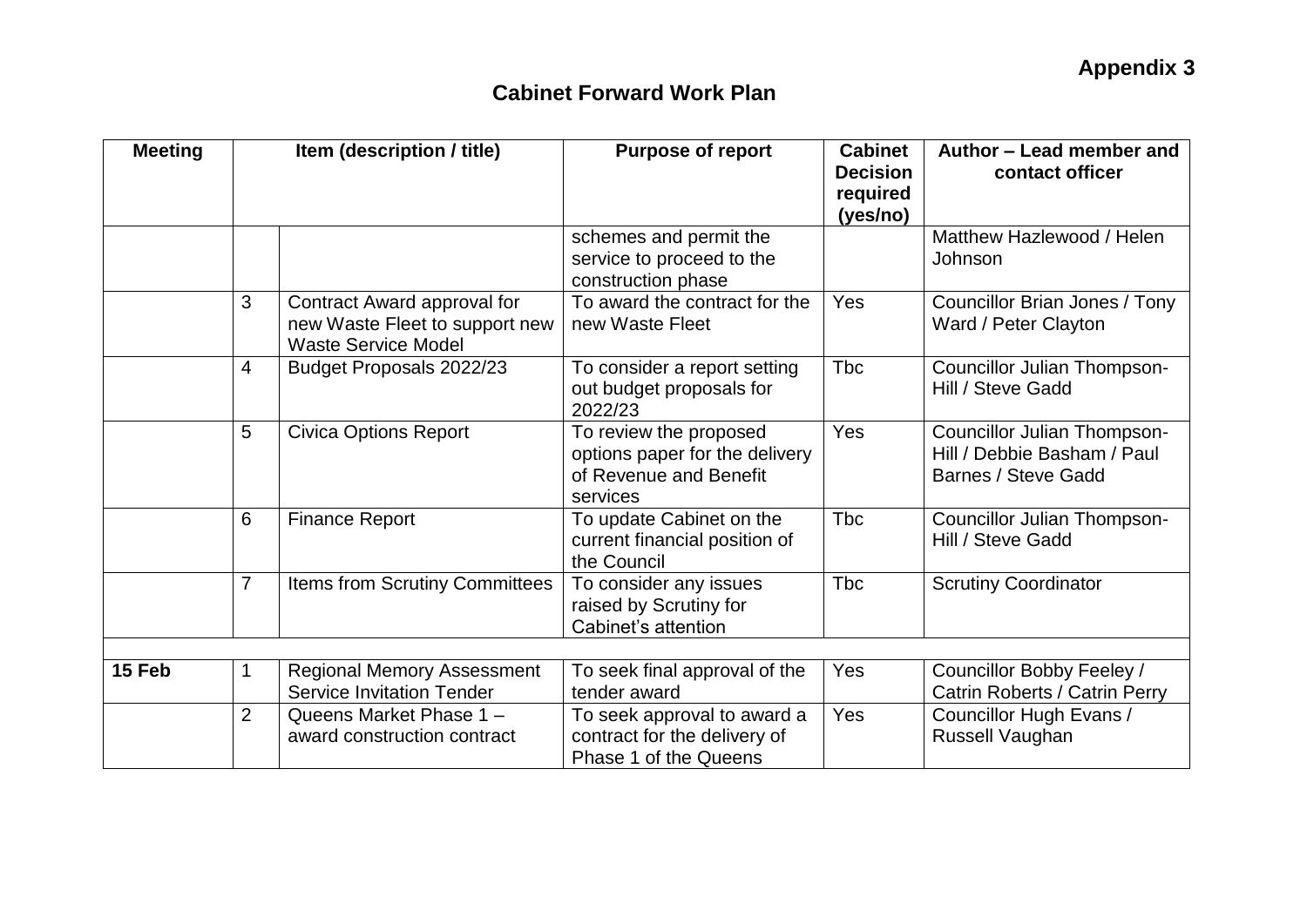| <b>Meeting</b> |                | Item (description / title)                                                                                                         | <b>Purpose of report</b>                                                 | <b>Cabinet</b><br><b>Decision</b><br>required<br>(yes/no) | Author - Lead member and<br>contact officer                                |  |
|----------------|----------------|------------------------------------------------------------------------------------------------------------------------------------|--------------------------------------------------------------------------|-----------------------------------------------------------|----------------------------------------------------------------------------|--|
|                |                |                                                                                                                                    | <b>Building Rhyl</b>                                                     |                                                           |                                                                            |  |
|                | 3              | Contract Award - Renovation of<br>terraced houses at 2-16<br>Aquarium Street in Rhyl                                               | To award a construction<br>contract for housing<br>development           | Yes                                                       | <b>Councillors Tony Thomas and</b><br>Julian Thompson-Hill / Mark<br>Dixon |  |
|                | 4              | <b>Finance Report</b>                                                                                                              | To update Cabinet on the<br>current financial position of<br>the Council | <b>T</b> bc                                               | Councillor Julian Thompson-<br>Hill / Steve Gadd                           |  |
|                | 5              | Items from Scrutiny Committees                                                                                                     | To consider any issues<br>raised by Scrutiny for<br>Cabinet's attention  | <b>Tbc</b>                                                | <b>Scrutiny Coordinator</b>                                                |  |
|                |                |                                                                                                                                    |                                                                          |                                                           |                                                                            |  |
| 22 March       | 1              | Contract Award approval for<br>Phase 2 Construction Works -<br>DCC Waste Transfer Station to<br>support new Waste Service<br>Model | To award the contract for<br>Phase 2 construction works                  | Yes                                                       | Councillor Brian Jones / Tony<br>Ward / Peter Clayton                      |  |
|                | $\overline{2}$ | <b>Finance Report</b>                                                                                                              | To update Cabinet on the<br>current financial position of<br>the Council | Tbc                                                       | <b>Councillor Julian Thompson-</b><br>Hill / Steve Gadd                    |  |
|                | 3              | <b>Items from Scrutiny Committees</b>                                                                                              | To consider any issues<br>raised by Scrutiny for<br>Cabinet's attention  | <b>T</b> bc                                               | <b>Scrutiny Coordinator</b>                                                |  |
|                |                |                                                                                                                                    |                                                                          |                                                           |                                                                            |  |
| 26 April       | 1              | <b>Finance Report</b>                                                                                                              | To update Cabinet on the<br>current financial position of                | <b>T</b> bc                                               | Councillor Julian Thompson-<br>Hill / Steve Gadd                           |  |